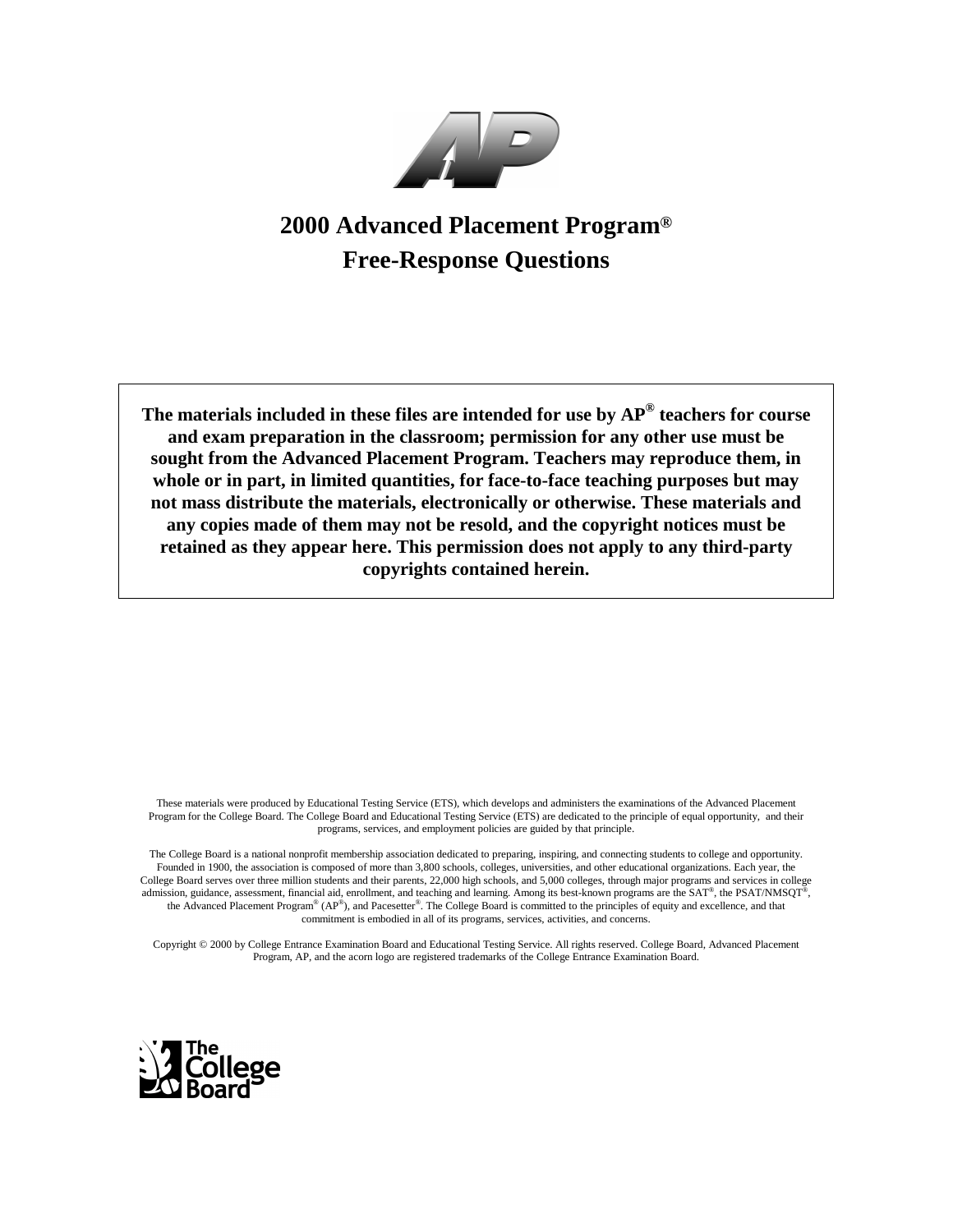**CALCULUS AB SECTION II, Part A Time—45 minutes Number of problems—3**

**A graphing calculator is required for some problems or parts of problems.**



- 1. Let *R* be the shaded region in the first quadrant enclosed by the graphs of  $y = e^{-x^2}$ ,  $y = 1 \cos x$ , and the *y*-axis, as shown in the figure above.
	- (a) Find the area of the region *R*.
	- (b) Find the volume of the solid generated when the region *R* is revolved about the *x*-axis.
	- (c) The region *R* is the base of a solid. For this solid, each cross section perpendicular to the *x-*axis is a square. Find the volume of this solid.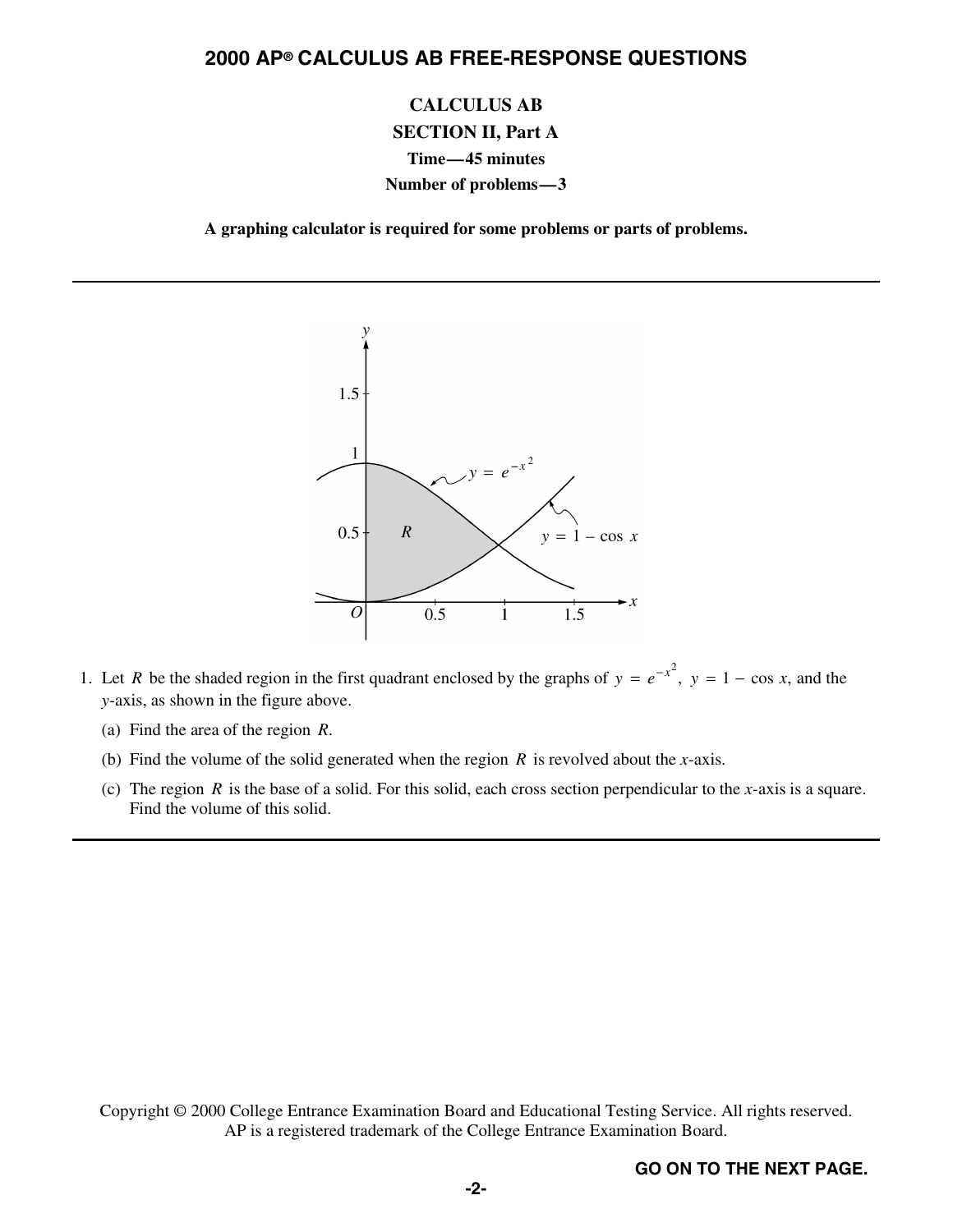

- 2. Two runners, *A* and *B*, run on a straight racetrack for  $0 \le t \le 10$  seconds. The graph above, which consists of two line segments, shows the velocity, in meters per second, of Runner *A*. The velocity, in meters per second, of Runner *B* is given by the function *v* defined by  $v(t) = \frac{24t}{2t+3}$ .  $2t + 3$ 
	- (a) Find the velocity of Runner *A* and the velocity of Runner *B* at time *t* = 2 seconds. Indicate units of measure.
	- (b) Find the acceleration of Runner *A* and the acceleration of Runner *B* at time *t* = 2 seconds. Indicate units of measure.
	- (c) Find the total distance run by Runner *A* and the total distance run by Runner *B* over the time interval  $0 \le t \le 10$  seconds. Indicate units of measure.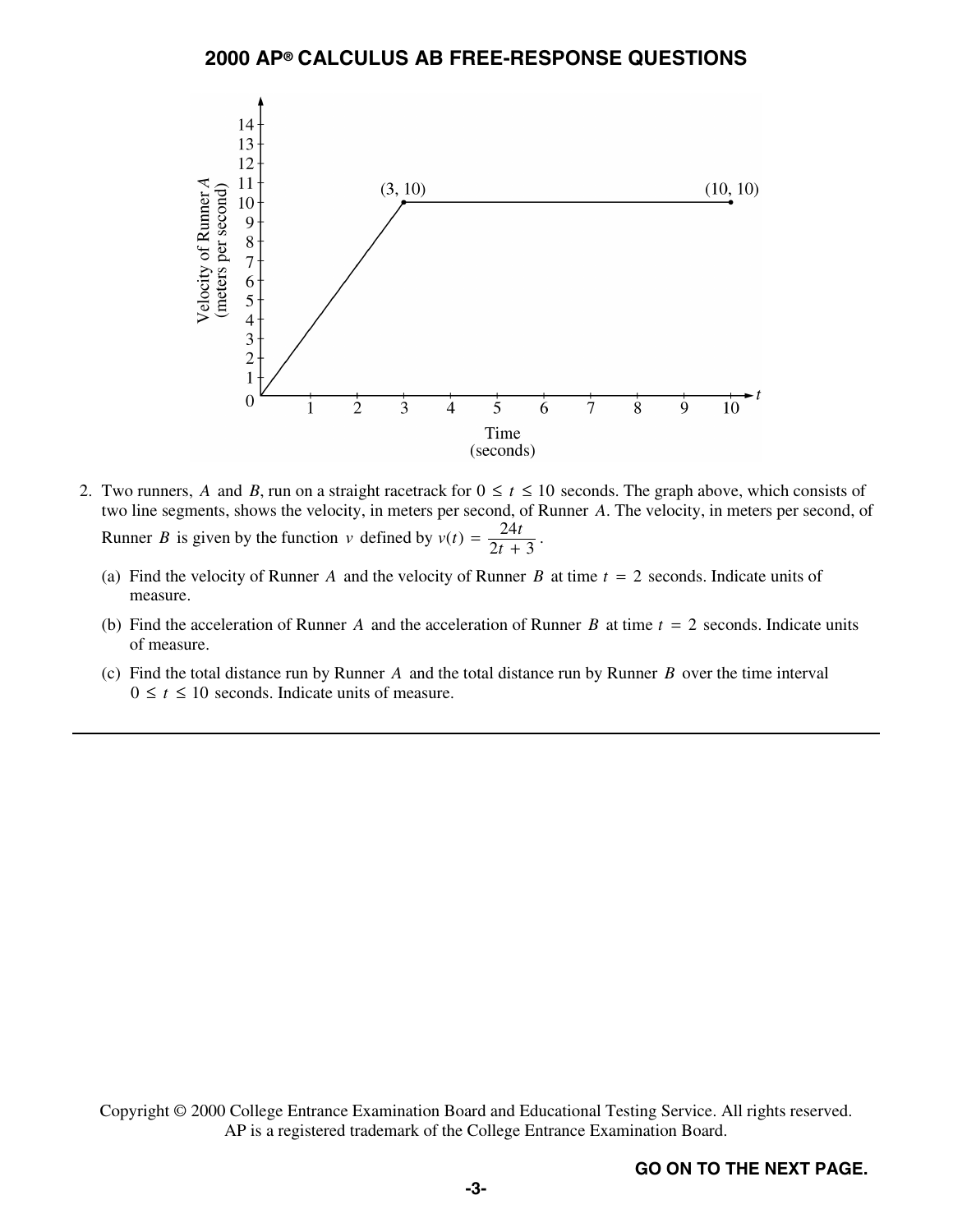

- 3. The figure above shows the graph of f', the derivative of the function f, for  $-7 \le x \le 7$ . The graph of f' has horizontal tangent lines at  $x = -3$ ,  $x = 2$ , and  $x = 5$ , and a vertical tangent line at  $x = 3$ .
	- (a) Find all values of x, for  $-7 < x < 7$ , at which f attains a relative minimum. Justify your answer.
	- (b) Find all values of x, for  $-7 < x < 7$ , at which f attains a relative maximum. Justify your answer.
	- (c) Find all values of *x*, for  $-7 < x < 7$ , at which  $f''(x) < 0$ .
	- (d) At what value of *x*, for  $-7 \le x \le 7$ , does *f* attain its absolute maximum? Justify your answer.

# **END OF PART A OF SECTION II**